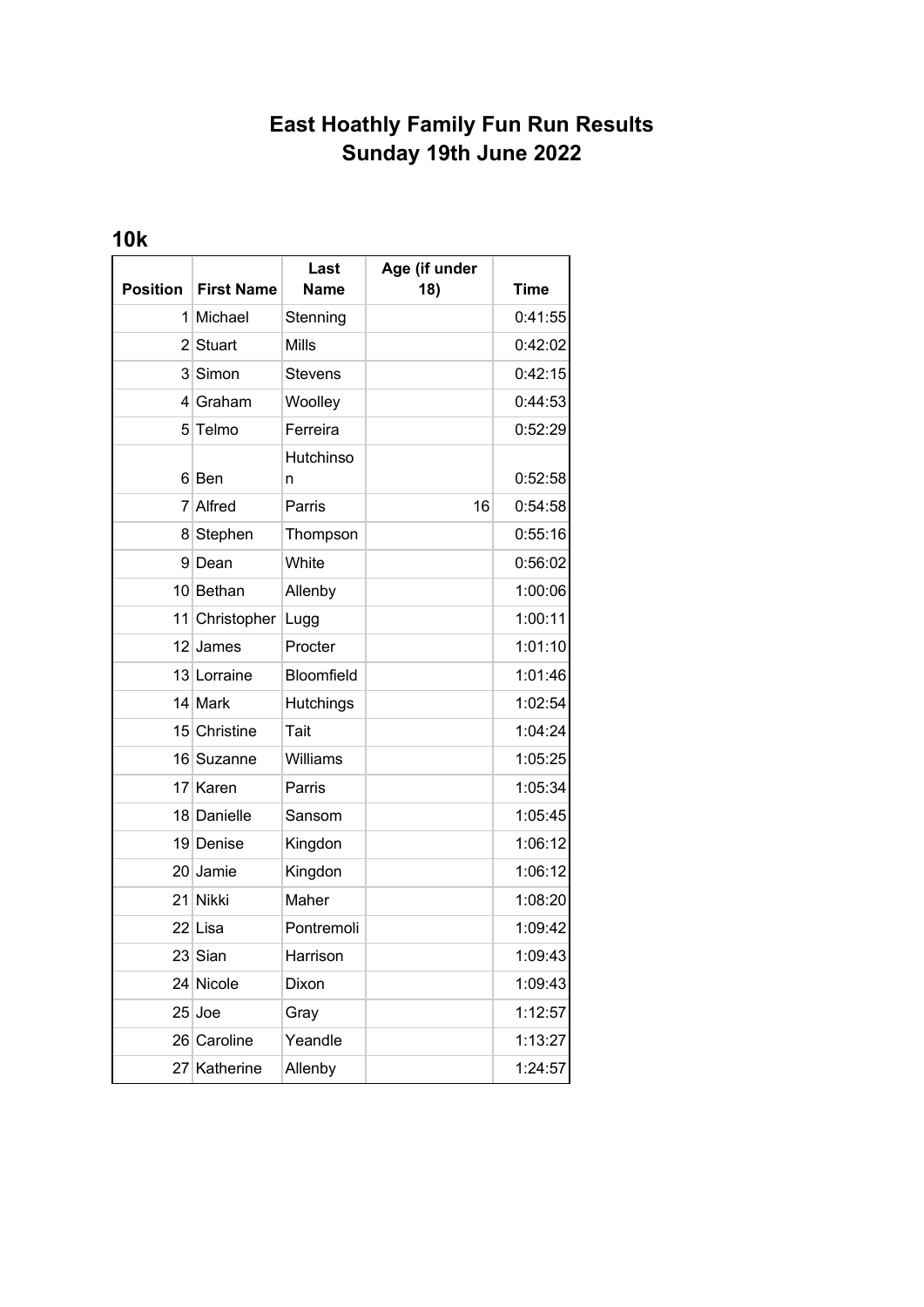**5k**

| <b>Position</b> | <b>First</b><br><b>Name</b> | <b>Last Name</b> | Age (if under<br>18) | <b>Time</b> |
|-----------------|-----------------------------|------------------|----------------------|-------------|
|                 | $1$ Toby                    | Cherry           | 13                   | 0:21:15     |
|                 | 2 Daniel                    | Ring             | 10                   | 0:24:08     |
|                 | 3 Hector                    | Parris           | 12                   | 0:25:46     |
|                 | $4$ Paddy                   | Ring             | 9                    | 0:27:13     |
|                 | 5 Andrew                    | Cherry           |                      | 0:27:46     |
|                 | 6 Holly                     | Zorn             | 12                   | 0:28:09     |
|                 | 7 Barnaby                   | Farley           | 11                   | 0:28:10     |
|                 | 8 lain                      | Farley           |                      | 0:28:27     |
|                 | 9 Andrew                    | Jones            | 10                   | 0:28:42     |
|                 | 10 Julia                    | Jones            |                      | 0:28:43     |
|                 | 11 Eddie                    | Winter           |                      | 0:28:51     |
|                 | $12$ Mat                    | McGowan          |                      | 0:29:33     |
|                 | 13 Emily                    | Fawls            |                      | 0:29:37     |
|                 | $14$ Dom                    | Fawls            |                      | 0:29:37     |
|                 | 15 Lola                     | House            | 12                   | 0:30:08     |
|                 |                             | Simon-           |                      |             |
|                 | $16$ Ruth                   | House            |                      | 0:30:09     |
|                 | 17 Matt                     | James            |                      | 0:30:21     |
|                 | 18 Lucy                     | Farley           |                      | 0:30:35     |
|                 | 19 Kathryn                  | Martyn           |                      | 0:32:27     |
|                 | 20 Dayle                    | <b>Bryant</b>    |                      | 0:32:27     |
|                 | $21$ Dan                    | <b>Sims</b>      |                      | 0:32:28     |
|                 | 22 Tanja                    | Johnson          |                      | 0:32:36     |
|                 | 23 Robin                    | <b>Brenchley</b> |                      | 0:32:42     |
|                 | 24 Tony                     | Cotterill        |                      | 0:32:46     |
|                 | $25$ Ellie                  | White            |                      | 0:34:12     |
|                 | 26 Emma                     | Justice          |                      | 0:34:20     |
|                 | 27 Joseph                   | Cherry           | 9                    | 0:34:31     |
|                 | 28 Helen                    | Walters          |                      | 0:34:38     |
|                 | 29 Oscar                    | Simonetti        | 8                    | 0:37:15     |
|                 | 30 Rick                     | Simonetti        |                      | 0:37:15     |
|                 | 31 Robyn                    | Frizzell         |                      | 0:37:42     |
|                 | 32 Jake                     | Frizzell         | 10                   | 0:37:43     |
|                 | 33 Colin                    | Frizzell         |                      | 0:37:43     |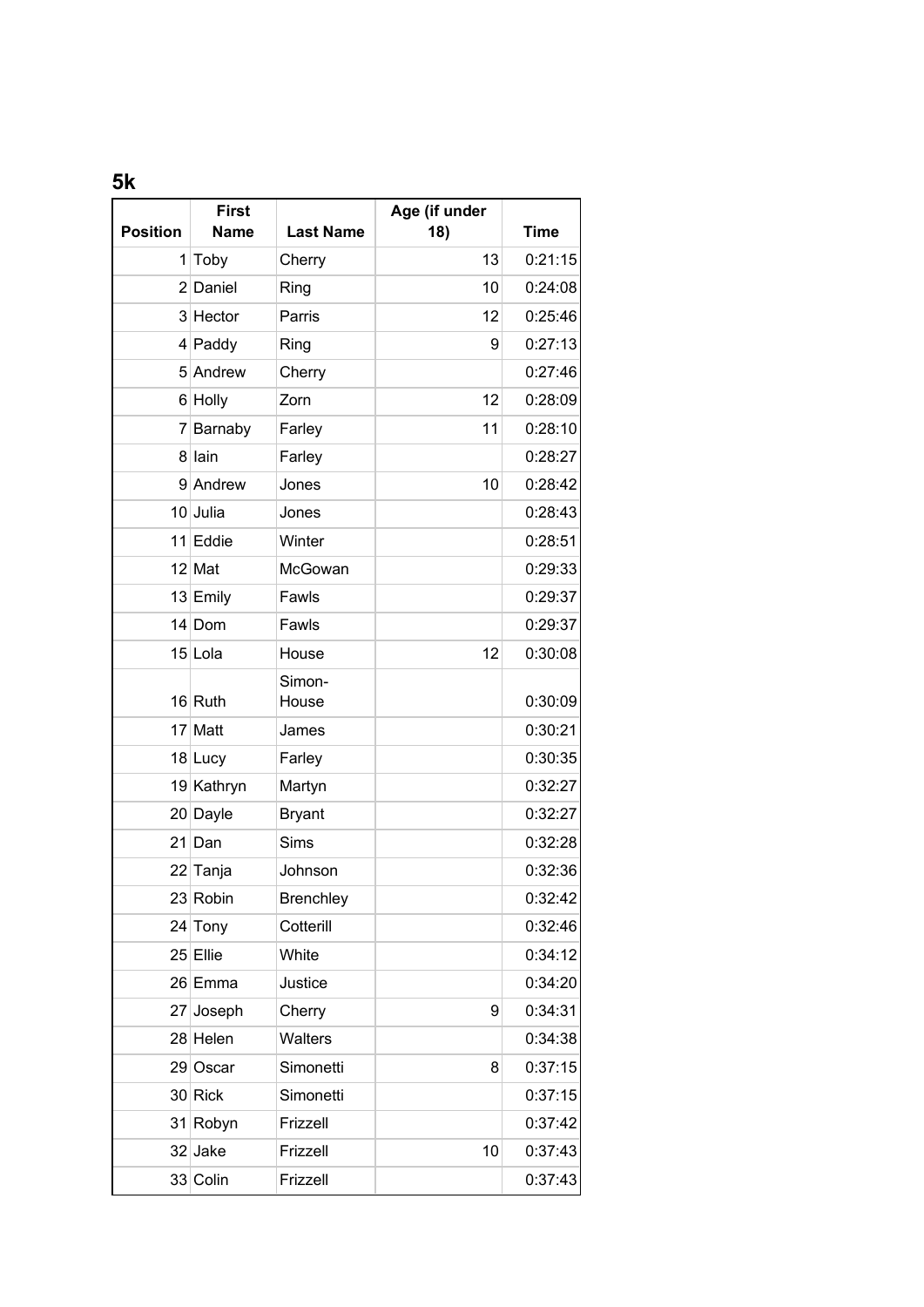| 34 Alexandra | Zorn           | 10 | 0:41:22 |
|--------------|----------------|----|---------|
| 35 Kate      | <b>Bennett</b> |    | 0:41:31 |
| 36 Hayley    | Toop           |    | 0:41:31 |
| 37 Jade      | Doig           |    | 0:41:39 |
| 38 Imogen    | Salter         | 8  | 0:41:40 |
| 39 Gemma     | Salter         |    | 0:41:42 |
| 40 Wendy     | <b>Burns</b>   |    | 0:41:58 |
| 41 Kathryn   | Williams       |    | 0:41:58 |
| 42 Katie     | McBride        |    | 0:44:32 |
| 43 Grace     | McBride        | 9  | 0:44:32 |
| 44 Katharina | Hendrickx      |    | 0:48:24 |
| 45 Iraj      | Pariz          |    | 0:48:24 |
| 46 Evelyn    | Brenchley      | 10 | 0:51:09 |
| 47 Jemima    | Ring           | 6  | 0:52:26 |
| 48 Jenny     | Ring           | 15 | 0:52:28 |
| 49 Emily     | Zorn           | 7  | 0:53:04 |
| 50 Beatrice  | Mackmin        | 10 | 0:53:04 |
| 51 David     | Dobs           |    | 1:00:43 |
| 52 Donna     | Gray           |    | 1:01:36 |
| 53 Frances   | <b>Mills</b>   |    | 1:01:37 |
| 54 Sally     | Clark          |    | 1:01:37 |

## **1k**

| <b>Position</b> | <b>First</b><br><b>Name</b> | <b>Last Name</b> | Age (if under<br>18) | Time  |
|-----------------|-----------------------------|------------------|----------------------|-------|
|                 | $1$ Cobey                   | <b>Buckley</b>   | 9                    | 03:22 |
|                 | $2$ Hector                  | Parris           | 12                   | 03:23 |
|                 | 3 Samuel                    | <b>Stevens</b>   | 8                    | 03:48 |
|                 | 4 Simon                     | <b>Stevens</b>   |                      | 03:50 |
|                 | 5 Holly                     | Zorn             | 12                   | 03:55 |
| 6               | Sebastian                   | Allenby          | 8                    | 04:23 |
|                 | 7 Max                       | Magner           | 9                    | 04:33 |
|                 | 8 David                     | Magner           |                      | 04:34 |
|                 | 9 Joseph                    | Allenby          | 6                    | 04:51 |
| 10              | George                      | Holland          | 6                    | 04:54 |
| 11 <sup>1</sup> | Sam                         | Holland          |                      | 04:55 |